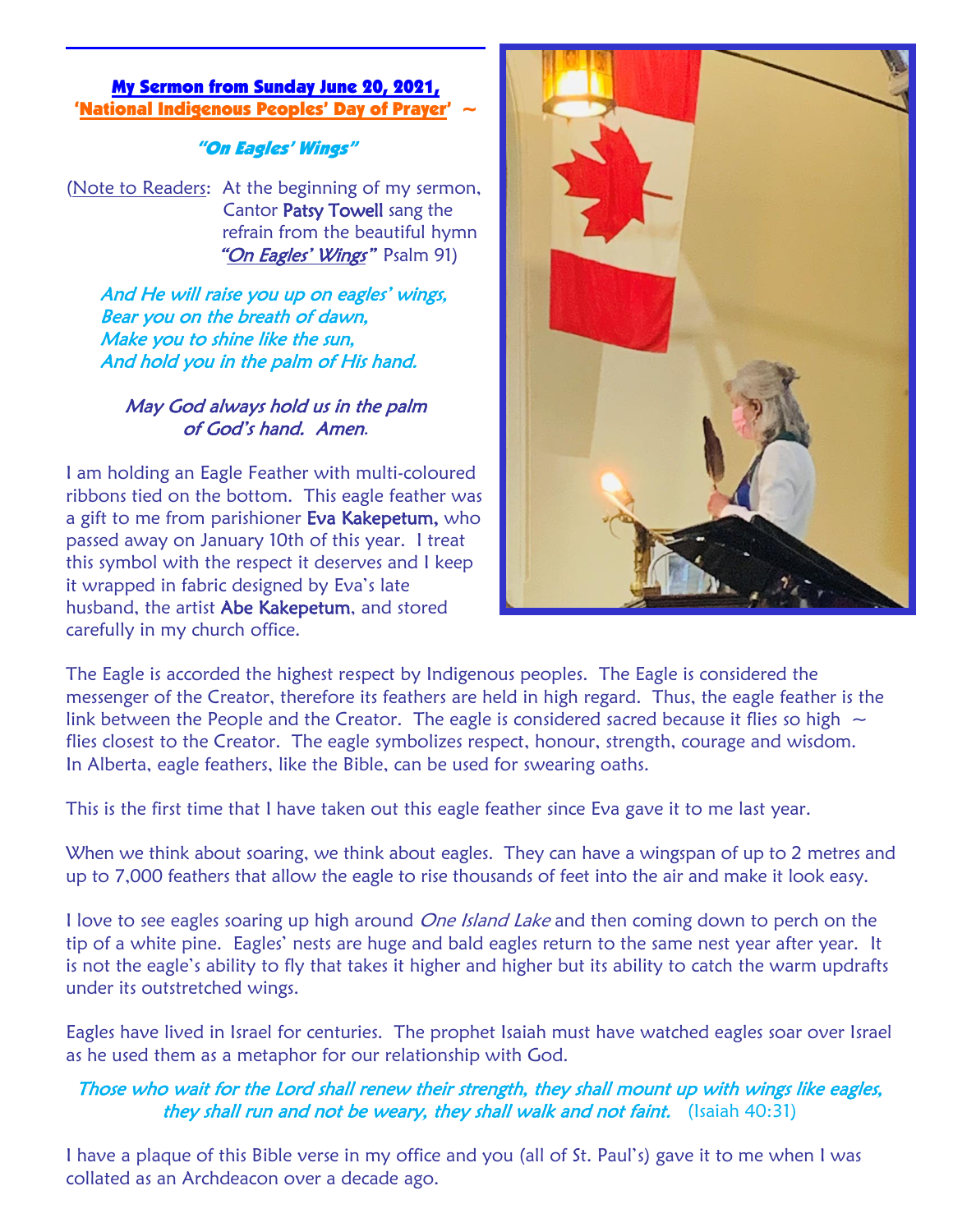It is not our strength that will carry us higher and farther, but the Lord's. Our responsibility is to spread our wings of faith and let God's strength take us where we never could go on our own. If you are feeling weak and exhausted from whatever task lies before you, turn your hope to the Lord and let God's strength raise you up.

Many of the prophets in the Bible, prophets such as Moses, Elisha, Isaiah, and Jeremiah were reluctant to be messengers for God because of a variety of real issues such as a speech impediment, youth, and feelings of inadequacy, yet God raised them up.



They soared by faith and set their sights on heights they never could have reached without God's help.

There is a well-known metaphor that mother eagles push their eaglets out of the nest to teach them to fly. However, this is probably not true as all the research I read this past week about teaching eagles to fly concludes that the eaglets leave the nest on their own and fly on their own. I believe this is how God operates. God doesn't throw us into the deep end and say 'sink or swim.' God soars and encourages us to leave the nest and soar also, but he doesn't push us. God encouraged Moses and Isaiah and Jeremiah and Peter, but they still had free will.

One of my favourite verses in the Bible is about eagles, from Psalm 103:5  $\sim$ 

#### Who (the Lord) satisfies you with good as long as you live so that your youth is renewed like the eagle's.

For thousands of years, humanity has been inspired by eagles. In the  $2^{nd}$  Book of Samuel, Saul and Jonathan have this comparison made about them:

#### Saul and Jonathan, beloved and lovely! In life and in death they were not divided; they were swifter than eagles, they were stronger than lions. (2 Samuel 1:23)

God lifts us up and the eagle metaphor is used for God. How God carries us and protects us. In our prayers, we pray that God will keep us safe under the shelter of his holy wings.

Here's a verse from Exodus 19:4  $\sim$  You have seen what I did to the Egyptians, and how I bore you on eagles' wings and brought you to myself.

The prophet Ezekiel has a vision of a chariot with 4 living creatures in it. Each had a different face  $\sim$ human, lion, ox, and eagle. Christians use these symbols for the 4 Gospels: Matthew  $\sim$  the human: Mark  $\sim$  the lion: Luke  $\sim$ the ox: and **John**  $\sim$ the eagle. St. John

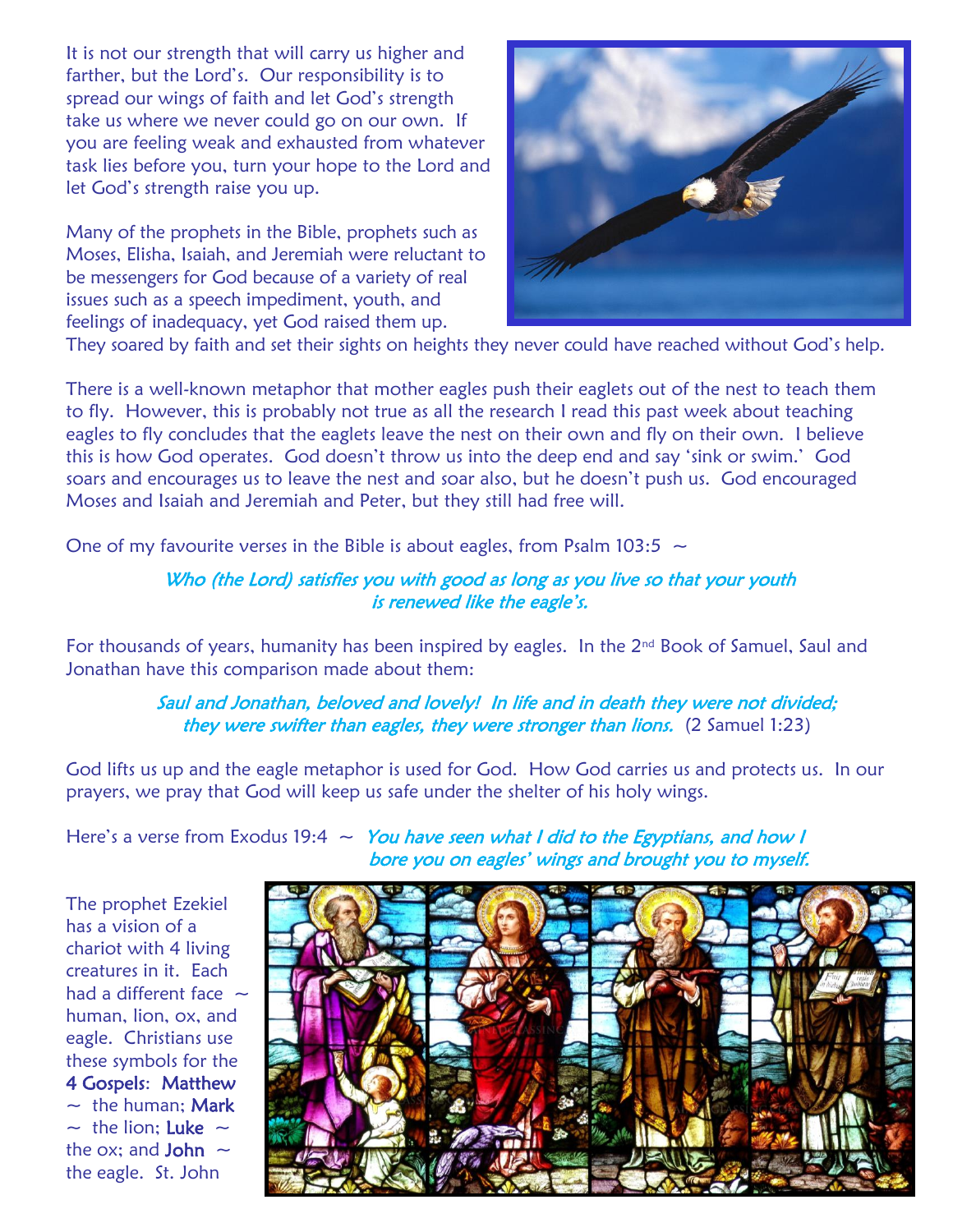wrote in the most detail about the divinity of Christ. John had the clarity of vision which reminds us of the visual acuity of the eagle. In *St. Mark's Anglican Church* in Rosslyn, there is a stained glass window of St. Mark and his foot is on a lion. On the ceiling of our sanctuary at St. Paul's, the 4 images from Ezekiel's vision are all there.



The eagle is often used in our Anglican churches as part of the lectern, from which the lessons are read during worship. The Bible is rested on the eagle's outstretched wings or on its back. There is a powerful-looking eagle on the front of the lectern at *Gathering Table* (formerly St. John's). Our St. Paul's lectern does not have an eagle but does have some brass detail that looks like the wings of an eagle.

Why on a lectern from where the Bible is read during worship? There are several reasons. The eagles fly the highest of all the birds, and can therefore get the closest to heaven. Another theory is that eagles were believed by ancient peoples to be able to look directly at the sun without harming their eyes. We believe that Christians are able to look at the Bible, the Word of God, and be equally unharmed.

Today, I am holding an eagle feather and I am reminded of the promises of God to raise us up. I am reminded of the unity in Christ between indigenous peoples and settlers. I am connected with our fathers, our grandfathers, and all the men who have profoundly been there for us, whether for a lifetime or for a significant period of time.

On this Father's Day and on this National Indigenous Day of Prayer, we pray that God will raise us up and help us to soar to fulfil our dreams  $\sim$  our dreams for ourselves, our families, and our country. Amen.

(Note to Readers: At the end of my sermon, Cantor Patsy Towell sang the "On Eagles' Wings" refrain once again.)

# Archdeacon Deborah+

Meaning of the ACIP logo (Anglican Council on Indigenous Peoples)  $\sim$ 

We begin every Sunday morning service with a slide that states that:

"We are worshipping on Robinson-Superior Treaty (1850) Territory, the traditional territory of the Anishnaabeg."

The slide includes the logo for the *Anglican Council of Indigenous Peoples* (ACIP). In words from the ACIP, here is the meaning of the logo:

The **fish** at the centre of the logo is formed by the overlap of two circles — or two traditions — coming together, the Aboriginal tradition and the European tradition.